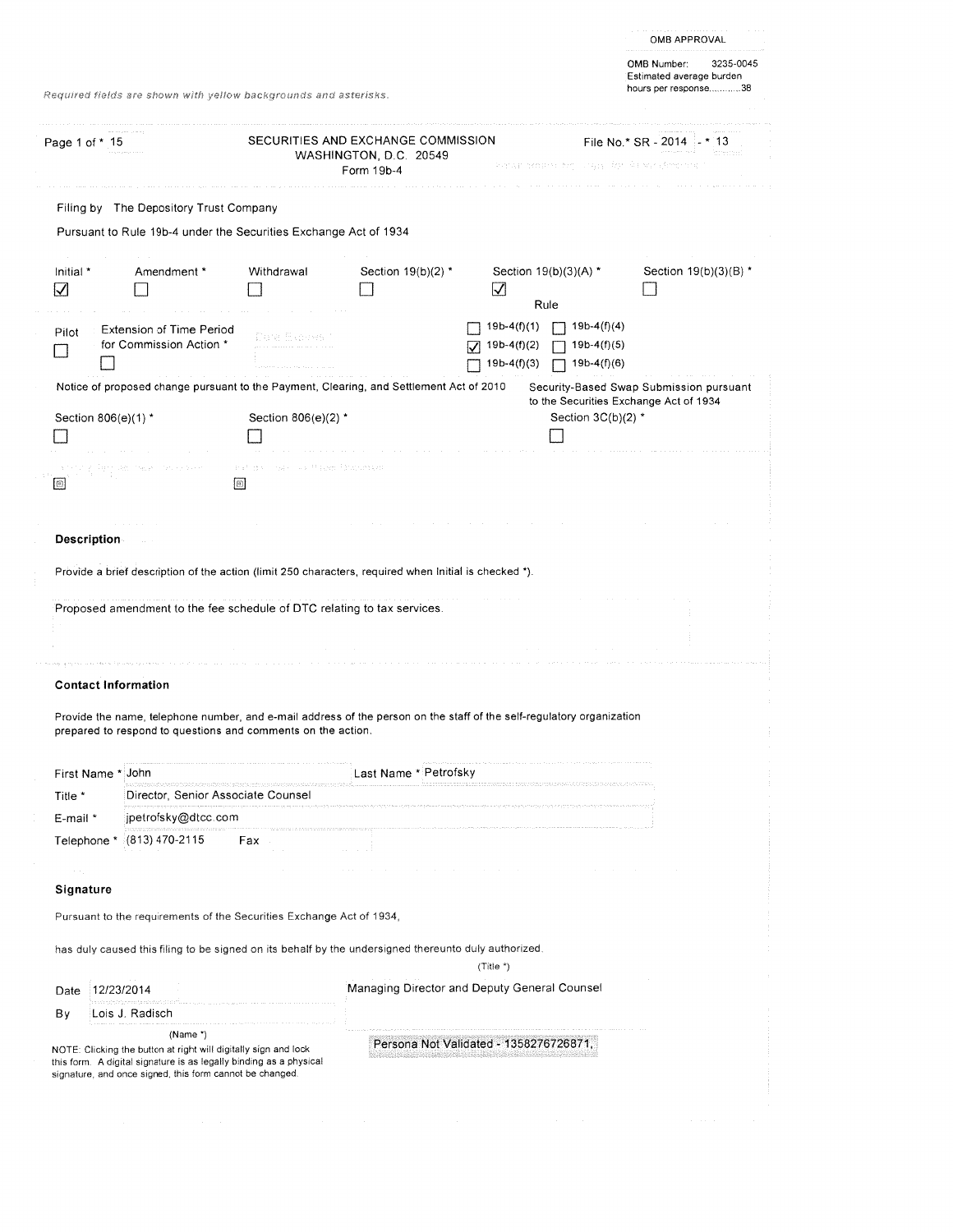#### SECURITIES AND EXCHANGE COMMISSION WASHINGTON, D.C. 20549 For complete Form 19b-4 instructions please refer to the EFFS website. The self-regulatory organization must provide all required information, presented in a<br>clear and comprehensible manner, to enable the public to provide meaningful comment on the proposa<sup>l</sup> and for the Commission to determine whether the proposa<sup>l</sup> Add Remove View is consistent with the Act and applicable rules and regulations under the Act. The Notice section of this Form 19b-4 must comply with the guidelines for publication Exhibit <sup>I</sup> - Notice of Proposed Rule Change \* in the Federal Register as well as any requirements for electronic filing as published by the Commission (if applicable). The Office of the Federal Register (OFR) offers guidance on Federal Register publication requirements in the Federal Register Add Remove View Document Drafting Handbook, October 1998 Revision. For example, all references to the federal securities laws must include the corresponding cite to the United States Code in <sup>a</sup> footnote. All references to SEC rules must include the corresponding cite to the Code of Federal Regulations in <sup>a</sup> footnote. All references to Securities Exchange Act Releases must include the release number, release date, Federal Register cite, Federal Register date, and corresponding file number (e.g., SR-[SRO] -xx-xx), <sup>A</sup> material failure to comply with these guidelines will result in the proposed rule change being deemed not properly filed. See also Rule 0-3 under the Act (17 CFR 240.0-3) Exhibit 1A- Notice of Proposed Rule The Notice section of this Form 19b-4 must comply with the guidelines for publication<br>Change, Security-Based Swap Submission, in the Federal Register as well as any requirements for elec in the Federal Register as well as any requirements for electronic filing as published<br>by the Commission (if applicable). The Office of the Federal Register (OFR) offers or Advance Notice by Clearing Agencies \* by the Commission (if applicable). The Office of the Federal Register (OFR) offers guidance on Federal Register publication requirements in the Federal Register publication requirem Document Drafting Handbook, October 1998 Revision. For example, all references to the federal securities laws must include the corresponding cite to the United States Code in <sup>a</sup> footnote. All references to SEC rules must include the corresponding cite to the Code of Federal Regulations in <sup>a</sup> footnote. All references to Securities Exchange Act Releases must include the release number, release date, Federal Register cite, Federal Register date, and corresponding file number (e.g., SR-[SRO] -xx-xx). A material failure to comply with these guidelines will result in the proposed rule change, security-based swap submission, or advance notice being deemed not properly filed. See also Rule 0-3 under the Act (17 CFR 240.0-3) Exhibit 2 - Notices, Written Comments, Copies of notices, written comments, transcripts, other communications If such<br>Transcripts, Other Communications and documents cannot be filed electronically in accordance with Instru documents cannot be filed electronically in accordance with Instruction F, they shall be filed in accordance with Instruction G. Add Remove View Exhibit Sent As Paper Document  $\Box$ Exhibit 3 - Form, Report, or Questionnaire Copies of any form, report, or questionnaire that the self-regulatory organization proposes to use to help implement or operate the proposed rule change, or that is Add Remove View referred to by the proposed rule change. Exhibit Sent As Paper Document LI Exhibit 4 - Marked Copies The The full text shall be marked, in any convenient manner, to indicate additions to and deletions from the immediately preceding filing. The purpose of Exhibit 4 is to permit Add Remove View the staff to identify immediately the changes made from the text of the rule with which it has been working. Exhibit <sup>5</sup> - Proposed Rule Text The self-regulatory organization may choose to attach as Exhibit <sup>5</sup> propose<sup>d</sup> changes to rule text in place of providing it in Item I and which may otherwise be more easily Add Remove View readable if provided separately from Form 19b-4. Exhibit 5 shall be considered part of the proposed rule change If the self-regulatory organization is amending only par<sup>t</sup> of the text of <sup>a</sup> lengthy Partial Amendment **proposed rule change, it may, with the Commission's permission**, file only those portions of the text of the propose<sup>d</sup> rule change in which changes are being made if the filing (i.e. partial amendment) is clearly understandable on its face. Such partial amendment shall be clearly identified and marked to show deletions and additions.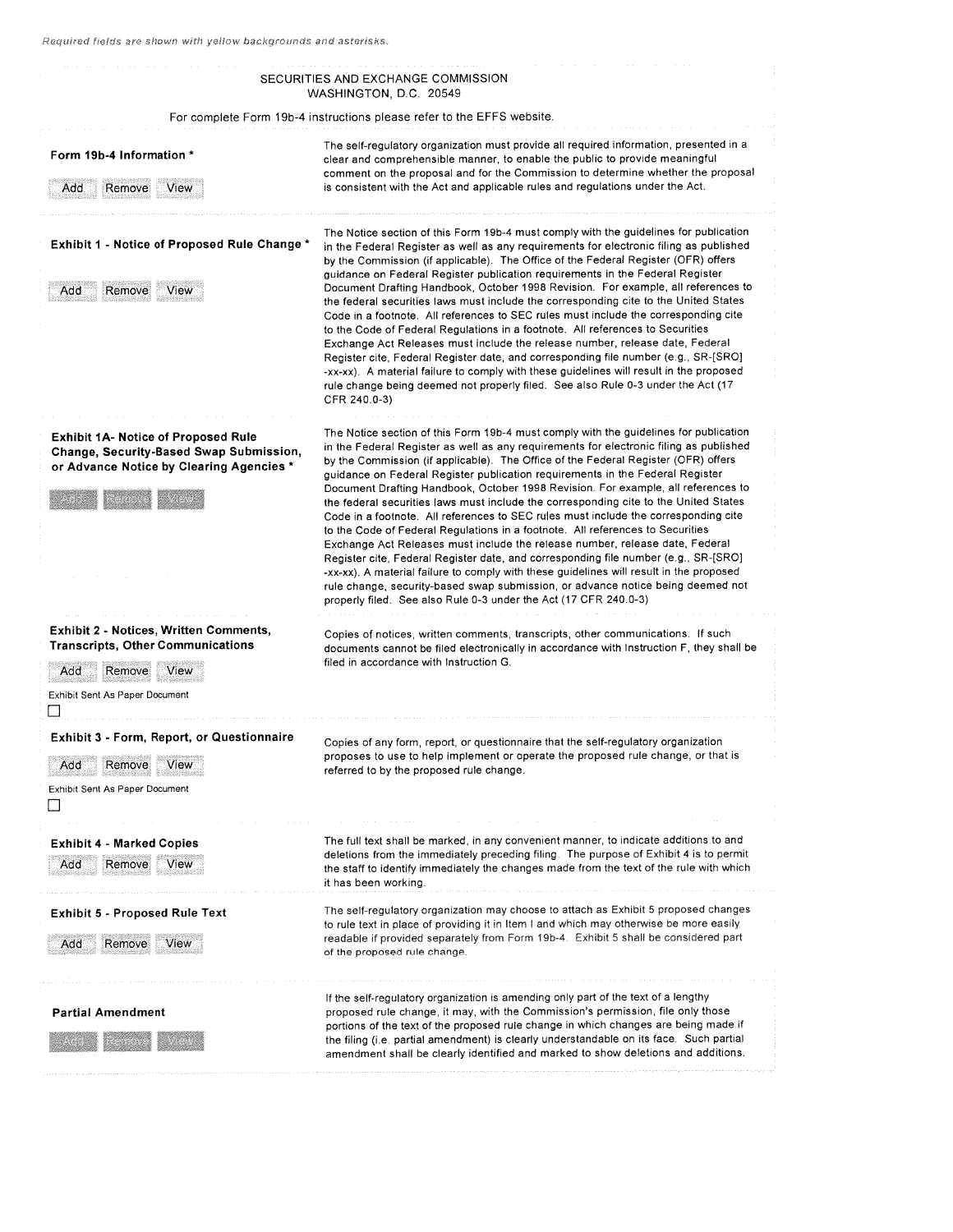#### 1. Text of Proposed Rule Change

(a) The purpose of the proposed rule filing submitted by The Depository Trust Company ("DTC") is to revise DTC's Fee Schedule ("Fee Schedule") as it relates to tax services provided by DTC, as more fully described below.<sup>1</sup>

- (b) Not applicable.
- (c) Not applicable.

### 2. Procedures of the Self-Regulatory Organization

(a) The proposed rule change has been approved by the senior managemen<sup>t</sup> of DTC; no other action is required to be taken by DTC under its organization certificate, by-laws or Rules for <sup>a</sup> proposed rule change of this type.

#### 3. Clearing Agency's Statement of the Purpose of, and Statutory Basis for, the Proposed Rule Change

(a)

Purpose

Pursuant to the proposed rule change DTC would revise certain fees for the: (i) DTC TaxRelief<sup>SM</sup> Service,<sup>2</sup> and (ii) DTC U.S. Tax Withholding Service, as more fully described below.

# DTC TaxRelief<sup>SM</sup> Service Fee Increase

The DTC TaxRelief<sup>SM</sup> Service enables investors to preclude overwithhholding on income payments in various foreign jurisdictions. The current fee structure for this service is not aligned with the costs to DTC of providing this service as it relates to processing of Canadian securities due to associated volumes and the resources necessary for such processing.

Therefore. to better align fees with the costs associated with delivering this aspec<sup>t</sup> of this service to Participants. DTC proposes to increase the fee per final election (including post-payable) processed for foreign withholding tax relief for Canadian securities from 0.625% of tax relief secured to 0.700% of tax relief secured, with the minimum fee per final

 $\mathbf{I}$ Each term not otherwise defined herein has the respective meaning set forth in DTC's rules (the "Rules").

<sup>&</sup>lt;sup>2</sup> DTC TaxRelief<sup>SM</sup> is a service mark of DTC.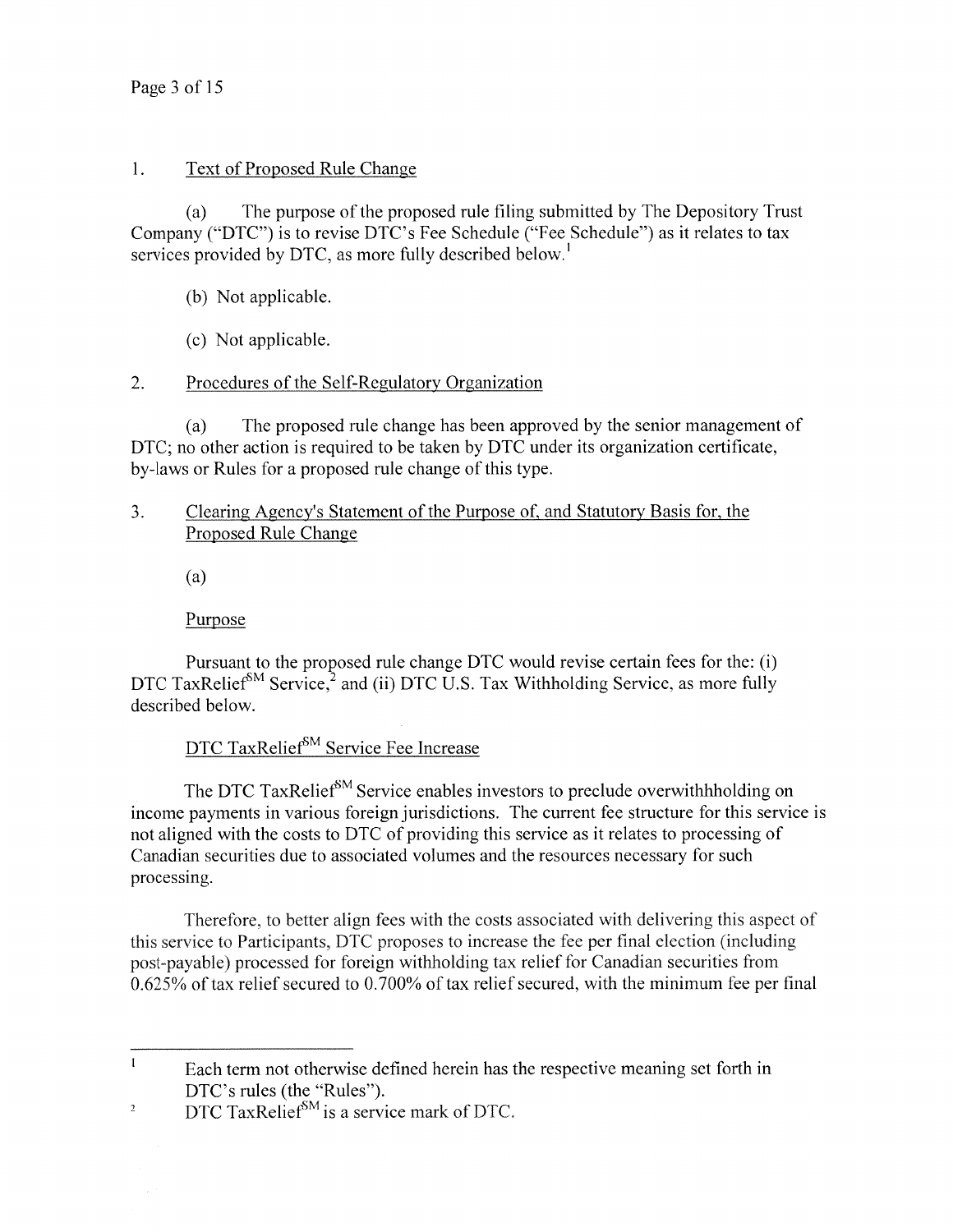election increased from \$32.00 to \$38.00.

# U.S. Tax Withholding Service

The U.S. Tax Withholding Service provides for withholding of U.S. tax on payments to foreign Participants of DTC. As applicable law has become increasingly complex, the cost of DTC's offering of this service is not aligned with fees charged. Accordingly, pursuan<sup>t</sup> to the proposed change, to better align the Fee Schedule with the costs associated with providing this service to Participants, DTC would amend the Fee Schedule for the U.S. Tax Withholding Service as follows:

- 1. The fee charged for withholding instructions per each Elective Dividend Service ("EDS") election for <sup>a</sup> transaction processed by the U.S. Tax Withholding Service would increase from \$1.80 to \$2.50.
- Part 1 2. The monthly fee per account for the U.S. Tax Withholding Service would increase from \$150 to \$250.  $\mathcal{L}^{\mathbb{Z}}_{\mathbb{Z}}(\mathcal{K})$  ( ) is (
	- 3. DTC would begin charging U.S. branches of foreign banks ("U.S. Branches") the above monthly fee of \$250 per account. Currently U.S. Branches are not charged the monthly fee for this service. 4

4. The annual minimum fee charged to Participants for use of the U.S. Tax Withholding Service would increase from \$5,000 to \$7,500. For example, if an account is charged \$7,000 in fees for use of the service during <sup>a</sup> calendar year, then the account would be charged an additional \$500 to reach the annual minimum amount of \$7,500. However, the existing annual minimum charge does not apply to U.S. Branches and this would remain the case. In addition, the Fee Schedule would be clarified to reflect that this fee does not apply to U.S. Branches.

The fee changes set forth above would be incorporated into the Fee Schedule which is available at www.dtcc.com.

### Implementation Date

The proposed fee changes would take effect on January 2, 2015.

(b)

 $\lambda_{\rm{max}}=\frac{1}{2}\frac{1}{4}\left(1/\lambda\right)$ 耳目目にく

in sala

 $\overline{\mathbf{3}}$ 

**Statutory Basis** 

 $\overline{4}$ U.S. Branches utilize this service for tax reporting purposes only rather than full tax withholding. However, imposition of the monthly minimum charge is necessary in light of associated costs incurred by DTC in this regard.

As applicable, the existing maximum fee and/or surcharge per final election as set forth in the Fee Schedule would continue to remain in effect for Canadian securities. Current fees for non-Canadian securities would remain unchanged.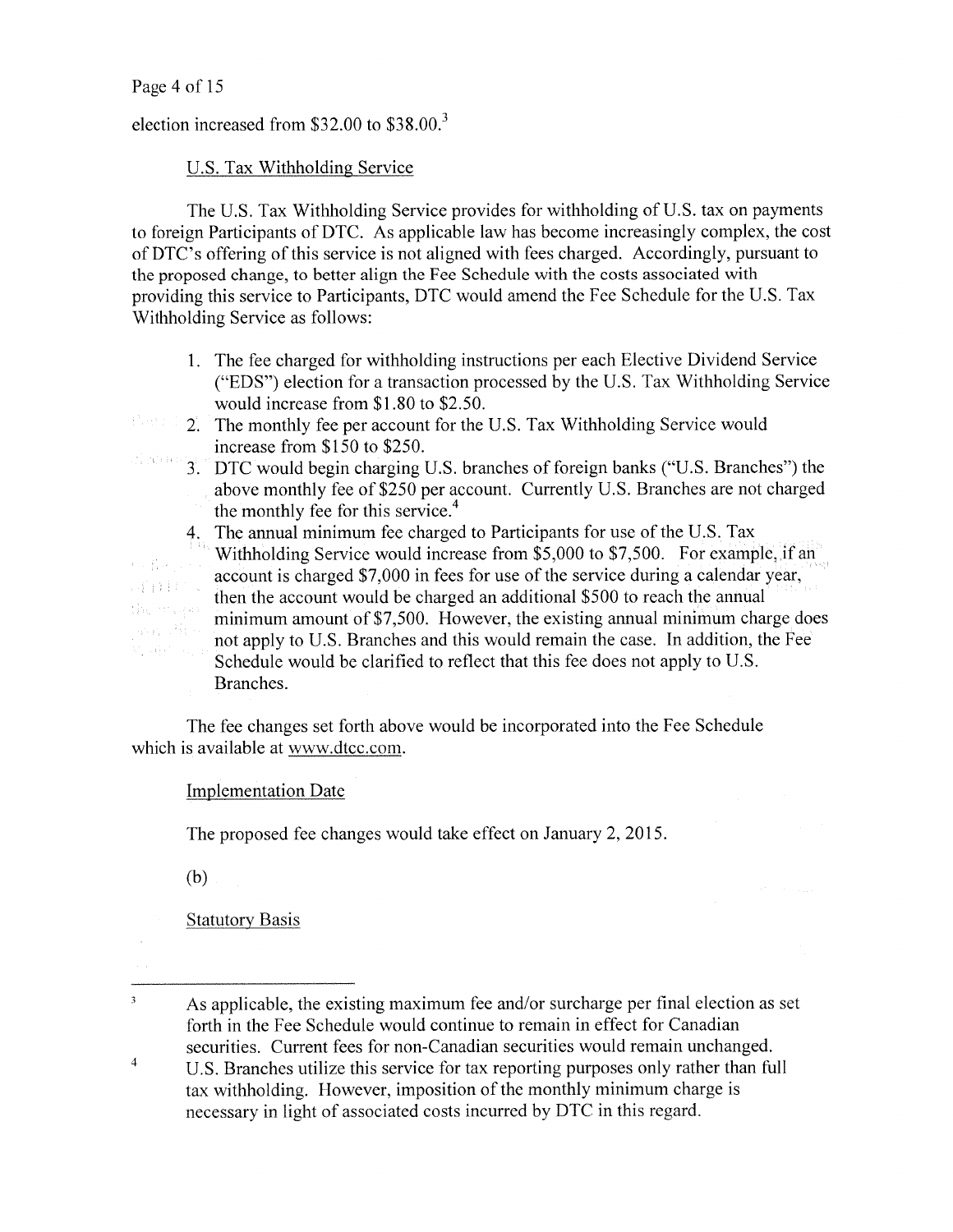### Page 5 of 15

The proposed rule change would align DTC's fees for the services described above with the costs of delivering applicable services, and the charges would apply equally in accordance with Participants' use of DTC services. Therefore, DTC believes the proposed rule change is consistent with the requirements of the Securities Exchange Act of 1934, as amended ("Act") and the rules and regulations thereunder applicable to DTC, in particular Section 17A(b)(3)(D) of the Act,<sup>5</sup> which requires that DTC's Rules provide for the equitable allocation of reasonable dues, fees, and other charges among its Participants.

# 4. Clearing Agency's Statement on Burden on Competition

DTC does not believe that the proposed rule change would have any impact, or impose any burden, on competition.

# 5. Clearing Agency's Statement on Comments on the Proposed Rule Change Received from Members, Participants, or Others

Written comments relating to the proposed rule change have not ye<sup>t</sup> been solicited or received. DTC will notify the Securities and Exchange Commission (the "Commission") of any written comments received by DTC.

# 6. Extension of Time Period for Commission Action

DTC does not consent to an extension of the time period specified in Section 1 9(b)(2) of the Act for Commission action.

- 7. Basis for Summary Effectiveness Pursuant to Section 19(b)(3) or for Accelerated Effectiveness Pursuant to Section  $19(b)(2)$ 
	- (a) This filing is made pursuant to Section  $19(b)(3)(A)^6$  of the Act and subparagraph (f) $(2)$  of Securities Exchange Act Rule 19b-4.<sup>7</sup> The proposed rule change is to take effect on January 2, 2015.
	- (b) The proposed rule change establishes or changes <sup>a</sup> due, fee, or other charge applicable only to DTC Participants.
	- (c) Not applicable.
	- (d) Not applicable.

 $\sqrt{5}$ 15 U.S.C. 78q-1(b)(3)(D).

<sup>&</sup>lt;sup>6</sup> 15 U.S.C. 78s(b)(3)(A).

<sup>17</sup> CFR 240.19b-4(f)(2).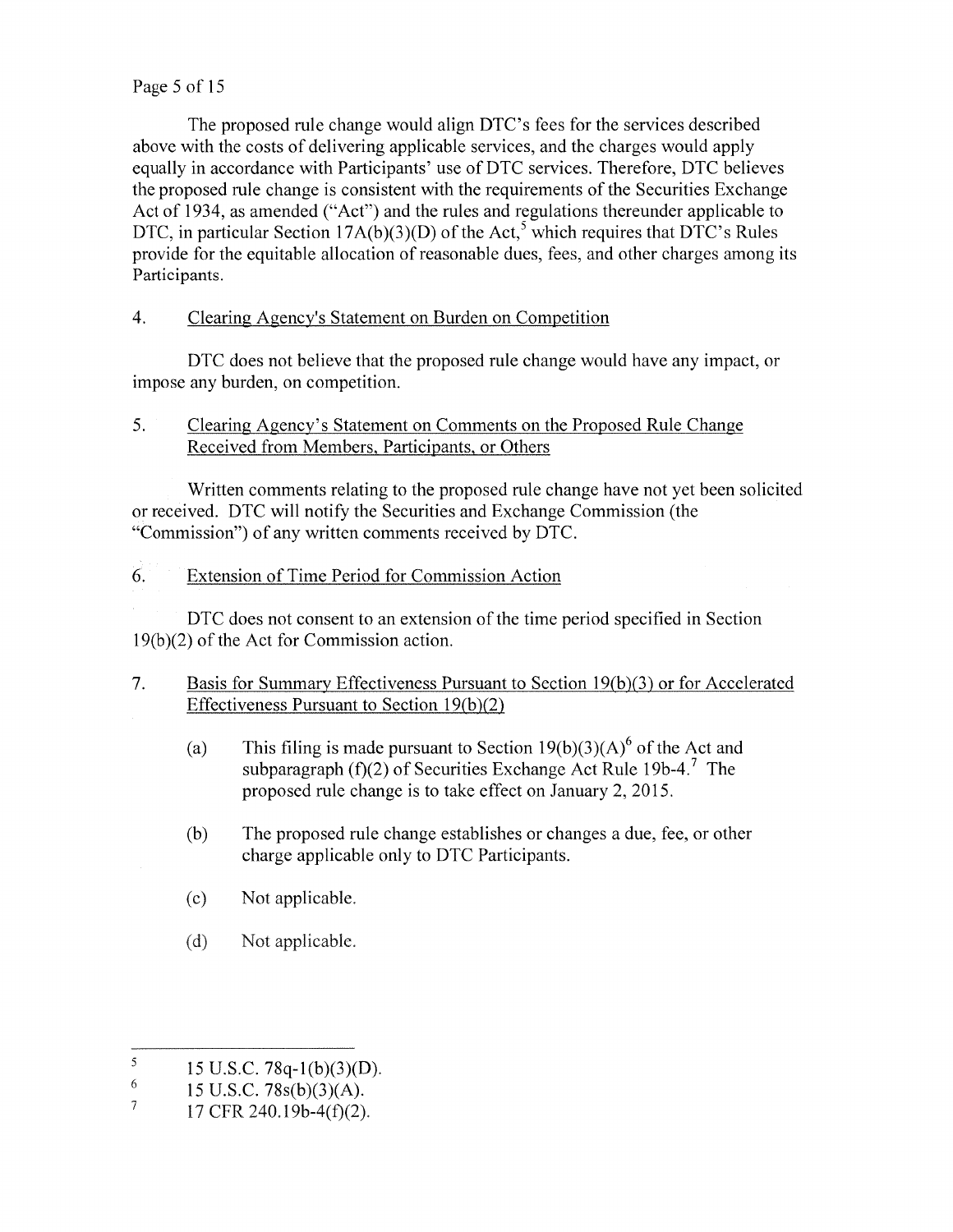Page 6 of 15

# 8. Proposed Rule Change Based on Rules of Another Self-Regulatory Organization or of the Commission

The propose<sup>d</sup> rule change is not based on the rules of another self-regulatory organization or the Commission.

- 9. Exhibits
	- Exhibit IA Notice of proposed rule change for publication in the Federal Register.
	- Exhibit 2 Not applicable.
	- Exhibit 3 Not applicable.
	- Exhibit 4 Not applicable.
	- Exhibit 5 Proposed Revisions to text of the DTC Fee Schedule.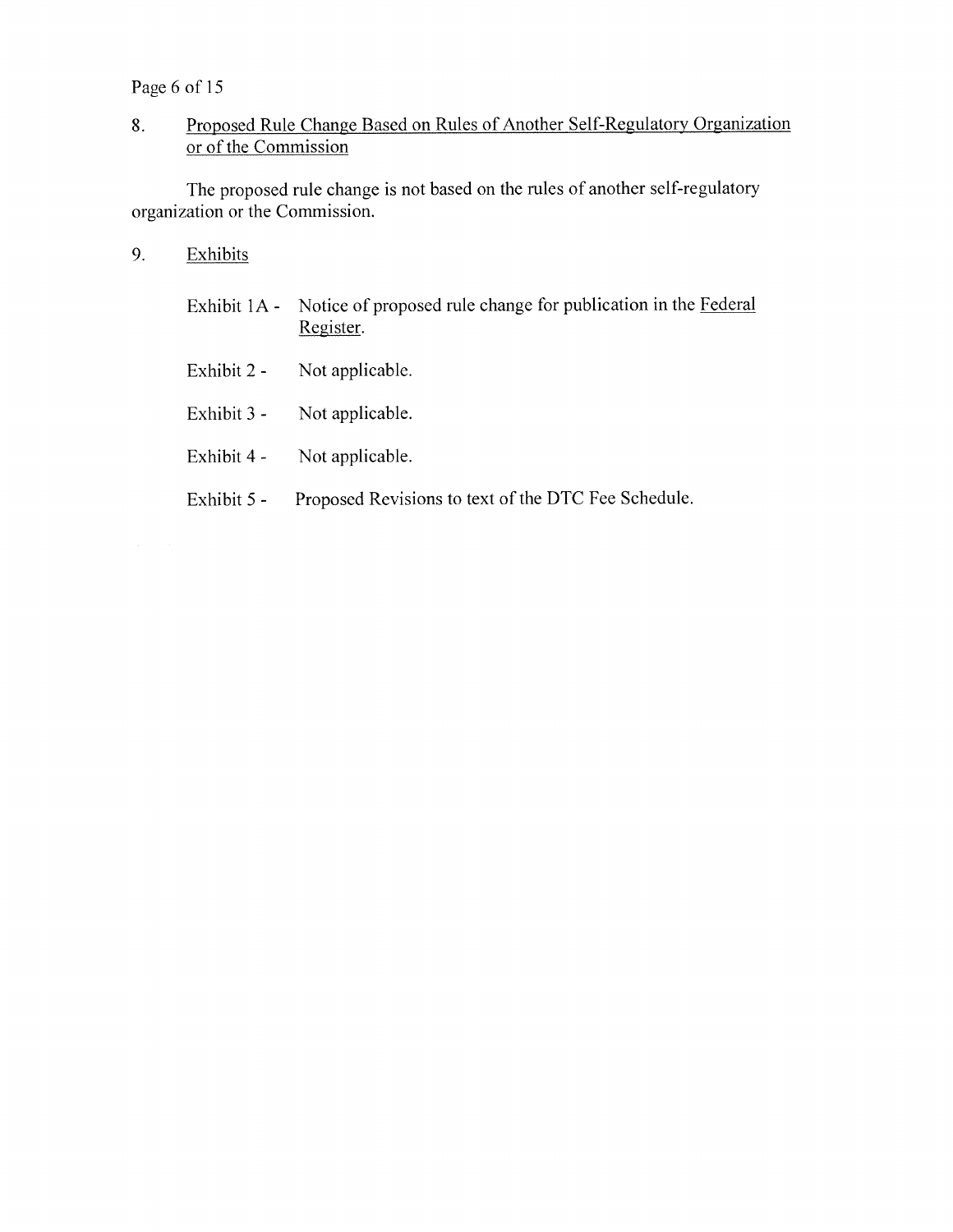#### EXHIBIT IA

# SECURITIES AND EXCHANGE COMMISSION (Release No. 34-[1]); File No. SR-DTC-2014-13)

[DATE]

Self-Regulatory Organizations; The Depository Trust Company; Notice of Filing and Immediate Effectiveness of Proposed Rule Change to Amend Fees Charged for Tax Services

Pursuant to Section  $19(b)(1)^1$  of the Securities Exchange Act of 1934 ("Act") and Rule 19b-4<sup>2</sup> thereunder, notice is hereby given that on December —, 2014, The Depository Trust Company ("DTC") filed with the Securities and Exchange Commission ("Commission") the propose<sup>d</sup> rule change as described in Items I, II and III below, which Items have been prepare<sup>d</sup> primarily by DTC. DTC filed the propose<sup>d</sup> rule change pursuant to Section 19(b)(3)(A)<sup>3</sup> of the Act and Rule 19b-4(f)(2)<sup>4</sup> thereunder. The propose<sup>d</sup> rule change was effective upon filing with the Commission. The Commission is publishing this notice to solicit comments on the propose<sup>d</sup> rule change from interested persons.

I. Clearing Agency's Statement of the Terms of Substance of the Proposed Rule Change

 $\mathbf{l}$ 15 U.S.C. 78s(b)(l).

- $^{2}$  17 CFR 240.19b-4.
- $\sqrt{3}$ 15 U.S.C. 78s(b)(3)(A).
- $\overline{4}$ 17 CFR 240.19b-4(f)(2).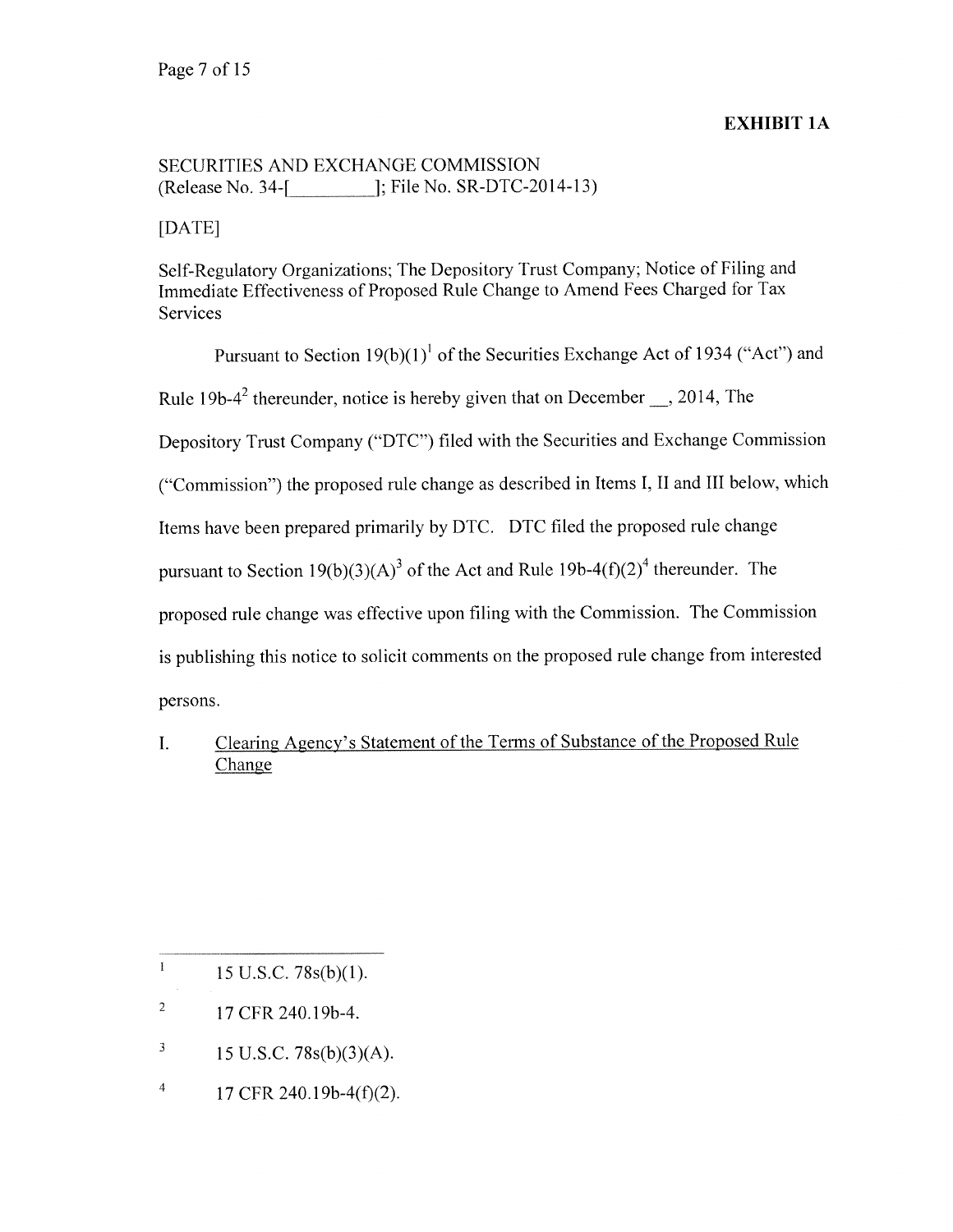The propose<sup>d</sup> rule change consists of amendments to the DTC Fee Schedule ("Fee Schedule") in order to adjust certain fees related to DTC's tax services, as more fully described below.<sup>5</sup>

# II. Clearing Agency's Statement of the Purpose of, and Statutory Basis for, the Proposed Rule Change

In its filing with the Commission, DTC included statements concerning the purpose of and basis for the propose<sup>d</sup> rule change and discussed any comments it received on the proposed rule change. The text of these statements may be examined at the <sup>p</sup>laces specified in Item IV below. DTC has prepare<sup>d</sup> summaries, set forth in sections A, B, and C below, of the most significant aspects of such statements.

- (A) Clearing Agency's Statement of the Purpose of, and Statutory Basis for, 군. the Proposed Rule Change
- 手机
- 1. Purpose

Pursuant to the propose<sup>d</sup> rule change DTC would revise certain fees for the: (i) DTC TaxRelief<sup>SM</sup> Service,<sup>6</sup> and (ii) DTC U.S. Tax Withholding Service, as more fully described below.

# DTC TaxRelief<sup>SM</sup> Service Fee Increase

The DTC TaxRelief<sup>SM</sup> Service enables investors to preclude overwithhholding on income payments in various foreign jurisdictions. The current fee structure for this service is not aligned with the costs to DTC of providing this service as it relates to processing of Canadian securities due to associated volumes and the resources necessary for such processing.

<sup>5</sup> Each term not otherwise defined herein has the respective meaning set forth in DTC's rules (the "Rules").

 $^{6}$  DTC TaxRelief<sup>SM</sup> is a service mark of DTC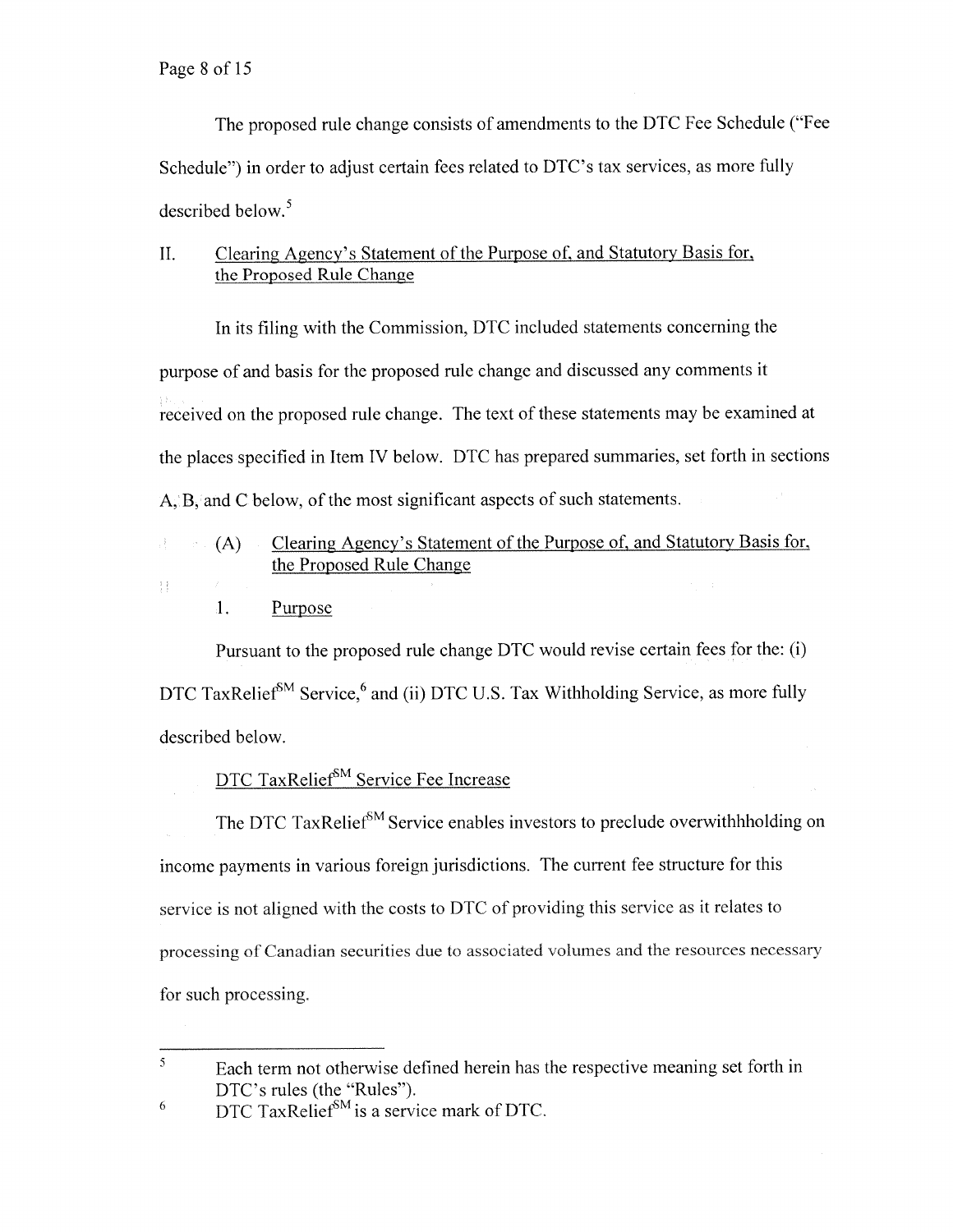Therefore, to better align fees with the costs associated with delivering this aspec<sup>t</sup> of this service to Participants, DTC proposes to increase the fee per final election (including post-payable) processe<sup>d</sup> for foreign withholding tax relief for Canadian securities from 0.625% of tax relief secured to 0.700% of tax relief secured, with the minimum fee per final election increased from \$32.00 to \$38.00.<sup>7</sup>

# U.S. Tax Withholding Service

The U.S. Tax Withholding Service provides for withholding of U.S. tax on payments to foreign Participants of DTC. As applicable law has become increasingly complex, the cost of DTC's offering of this service is not aligned with fees charged. Accordingly, pursuan<sup>t</sup> to the propose<sup>d</sup> change, to better align the Fee Schedule with the costs associated with providing this service to Participants, DTC would amend the Fee Schedule for the U.S. Tax Withholding Service as follows:

- 1. The fee charged for withholding instructions per each Elective Dividend Service ("EDS") election for <sup>a</sup> transaction processed by the U.S. Tax Withholding Service would increase from \$1.80 to \$2.50.
- 2. The monthly fee per account would increase from \$150 to \$250.
- 3. DTC would begin charging U.S. branches of foreign banks ("U.S. Branches") the above monthly fee of \$250 per account. Currently U.S. Branches are not charged the monthly fee for this service.<sup>8</sup>

 $\overline{7}$ As applicable, the existing maximum fee and/or surcharge per final election as set forth in the Fee Schedule would continue to remain in effect for Canadian securities. Current fees for non-Canadian securities would remain unchanged.

<sup>&</sup>lt;sup>8</sup> U.S. Branches utilize this service for tax reporting purposes only rather than full tax withholding. However, imposition of the monthly minimum charge is necessary in light of associated costs incurred by DTC in this regard.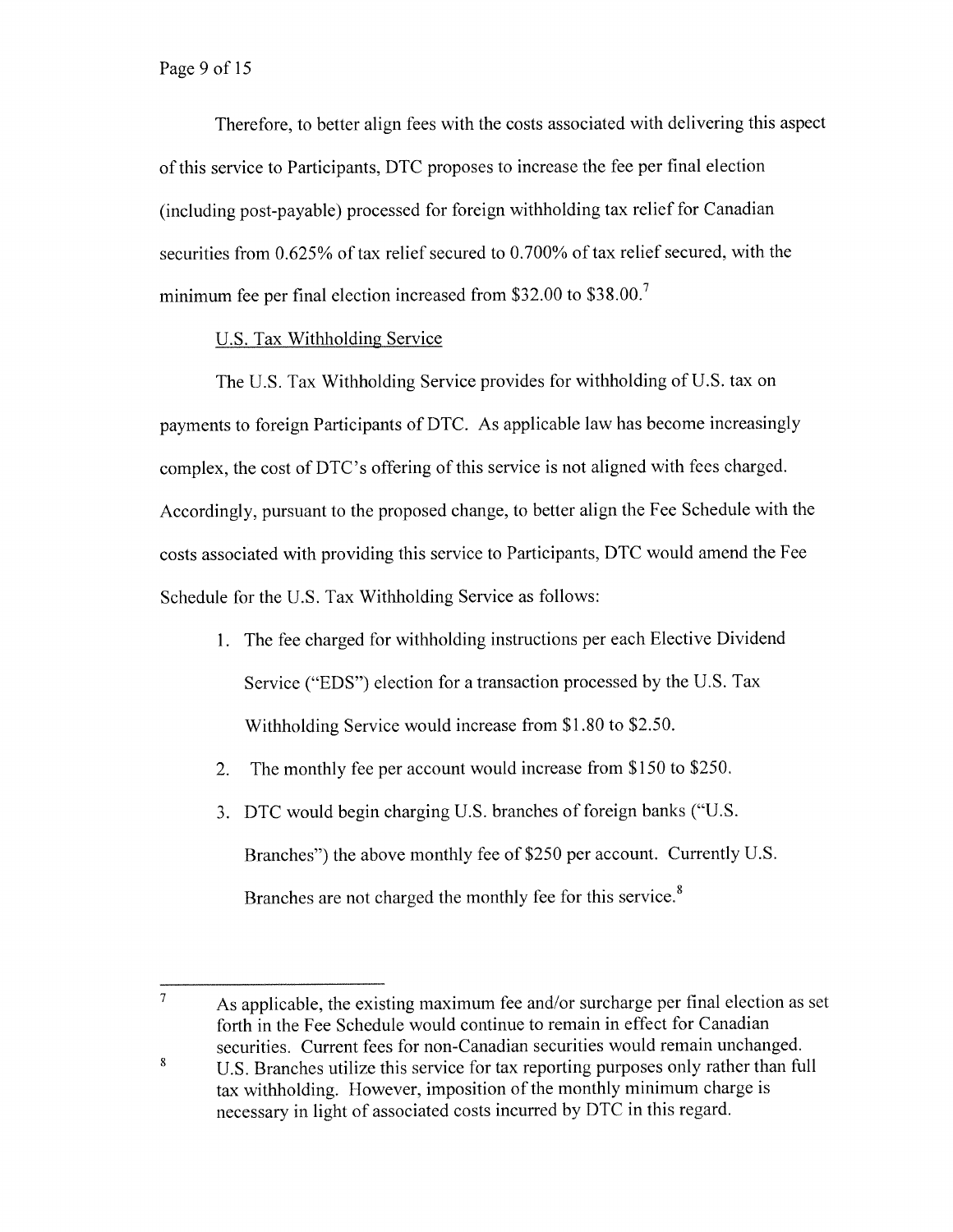#### Page 10 of 15

4. The annual minimum fee charged to Participants for use of the U.S. Tax Withholding Service would increase from \$5,000 to \$7,500. For example, if an account is charged \$7,000 in fees for use of the service during <sup>a</sup> calendar year, then the account would be charged an additional \$500 to reach the annual minimum amount of \$7,500. However, the existing annual minimum charge does not apply to U.S. Branches and this would remain the case. In addition, the Fee Schedule would be clarified to reflect that this fee does not apply to U.S. Branches.

The fee changes set forth above would be incorporated into the Fee Schedule which is available at www.dtcc.com.

#### Implementation Date

The proposed fee changes would take effect on January 2,2015.

#### 2. Statutory Basis

The propose<sup>d</sup> rule change would align DTC's fees for the services described above with the costs of delivering applicable services, and the charges would apply equally in accordance with Participants' use of DTC services. Therefore, DTC believes the propose<sup>d</sup> rule change is consistent with the requirements of the Act and the rules and regulations thereunder applicable to DTC, in particular Section  $17A(b)(3)(D)$  of the Act,<sup>9</sup> which requires that DTC's Rules provide for the equitable allocation of reasonable dues, fees, and other charges among its Participants.

9

<sup>15</sup> U.S.C. 78q-1(b)(3)(D).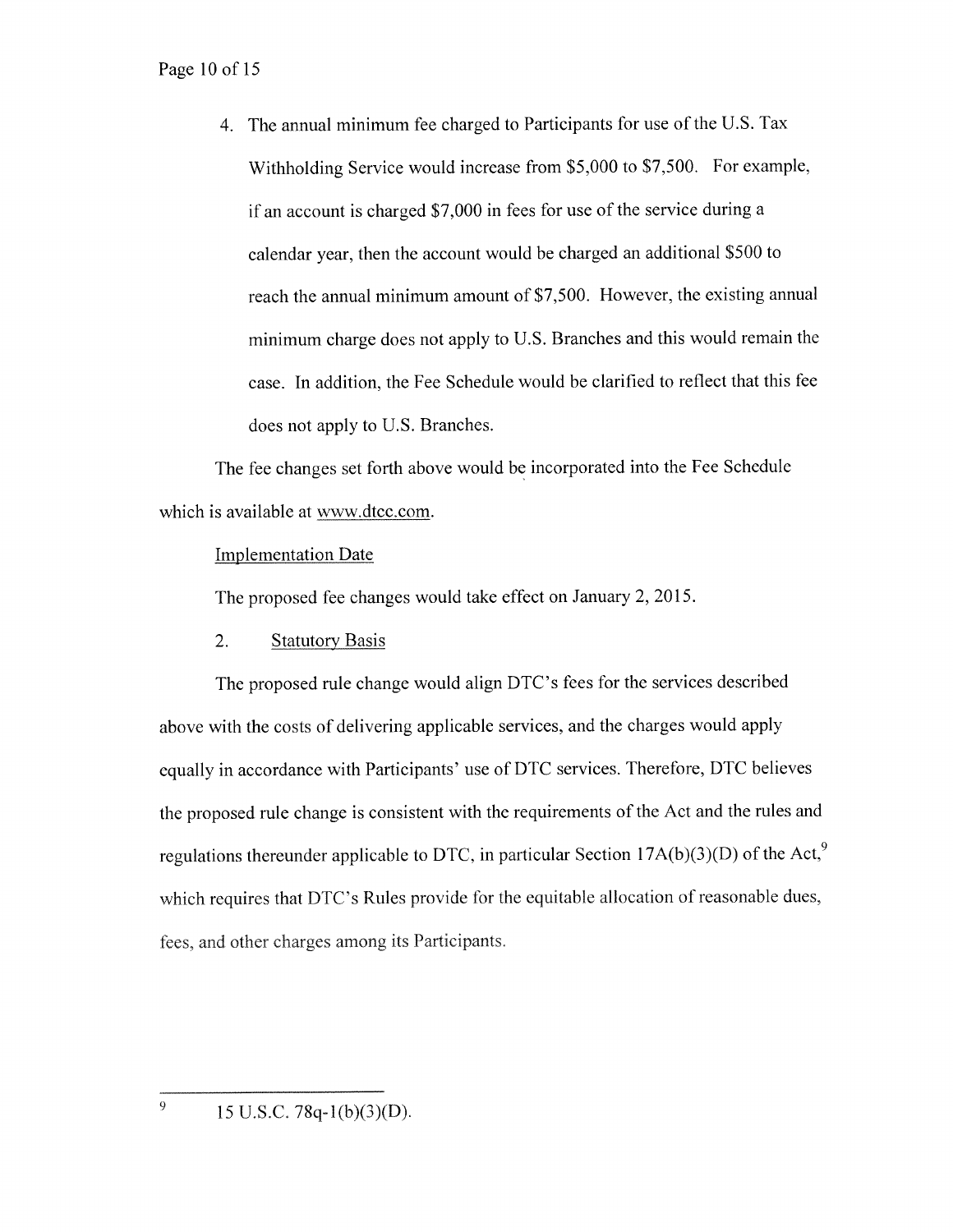# (B) Clearing Agency's Statement on Burden on Competition

DTC does not believe that the proposed rule change would have any impact, or impose any burden, on competition.

(C) Clearing Agency's Statement on Comments on the Proposed Rule Change Received from Members, Participants. or Others

Written comments relating to the proposed rule change have not ye<sup>t</sup> been solicited or received. DTC will notify the Commission of any written comments received by DTC.

# III. Date of Effectiveness of the Proposed Rule Change and Timing for Commission Action

The foregoing rule change has become effective pursuan<sup>t</sup> to Section

 $19(b)(3)(A)^{10}$  of the Act and paragraph (f) of Rule 19b-4<sup>11</sup> thereunder. At any time within <sup>60</sup> days of the filing of the propose<sup>d</sup> rule change, the Commission summarily may temporarily suspen<sup>d</sup> such rule change if it appears to the Commission that such action is necessary or appropriate in the public interest, for the protection of investors, or otherwise in furtherance of the purposes of the Act.

# TV. Solicitation of Comments

Interested persons are invited to submit written data, views and arguments concerning the foregoing, including whether the propose<sup>d</sup> rule change is consistent with the Act. Comments may be submitted by any of the following methods:

# Electronic Comments:

•Use the Commission's Internet comment form

l. 17 CFR 240.19b-4(f).

 $10\,$ 15 U.S.C. 78s(b)(3)(A).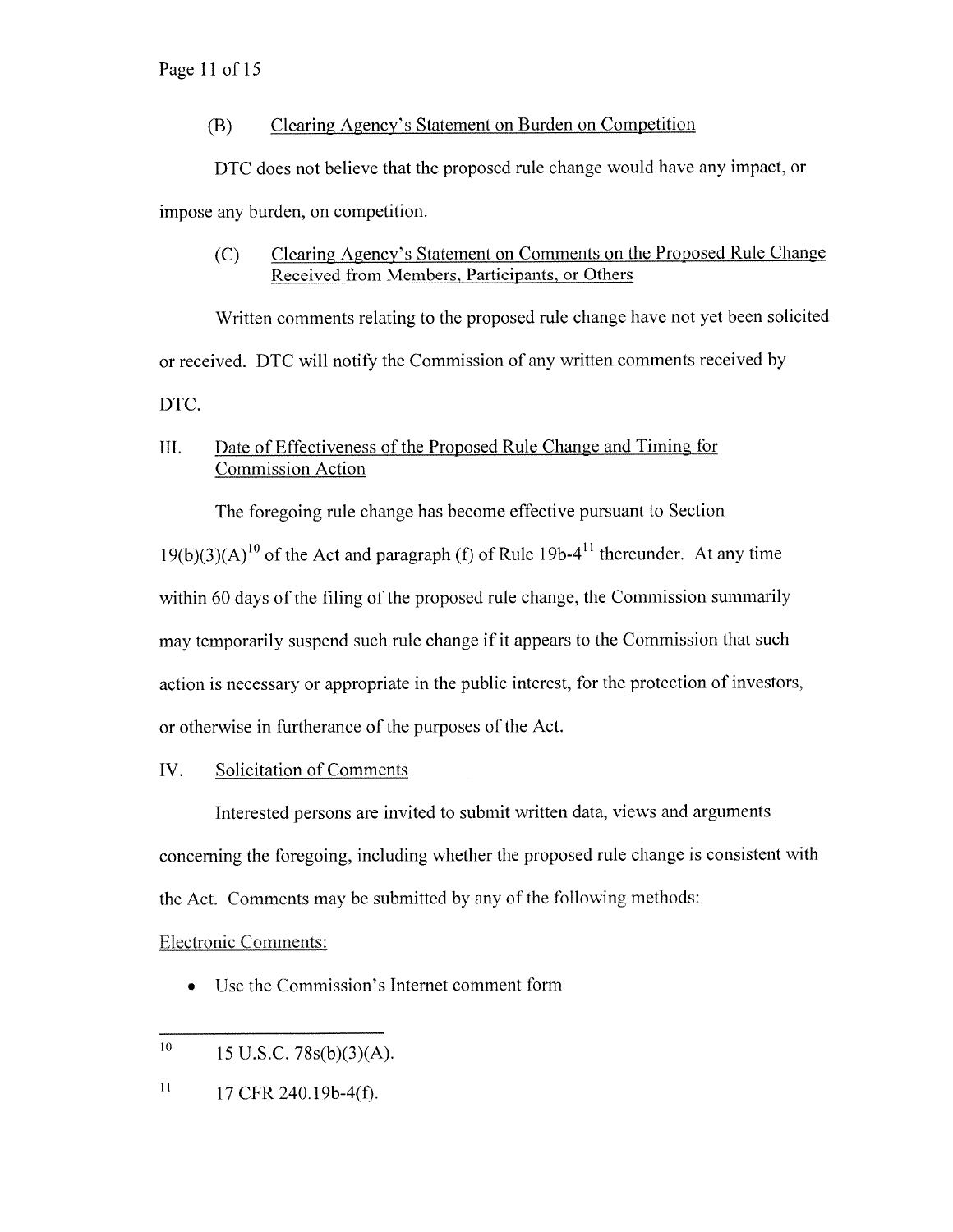#### Page 12 of 15

(http ://www.sec.gov/rules/sro .shtml); or

Send an e-mail to rule-comments@sec.gov. Please include File Number SR-DTC-2014-13 on the subject line.

#### Paper Comments:

• Send paper comments in triplicate to [Name of Secretary], Secretary, Securities and Exchange Commission, 100 <sup>F</sup> Street, NE, Washington, DC 20549-1090.

All submissions should refer to File Number SR-DTC-2014-13. This file number should be included on the subject line if e-mail is used. To help the Commission process and review your comments more efficiently, <sup>p</sup>lease use only one method. The Commission will pos<sup>t</sup> all comments on the Commission's Internet website

(http://www.sec.gov/rules/sro.shtml). Copies of the submission, all subsequent amendments, all written statements with respec<sup>t</sup> to the proposed rule change that are filed with the Commission, and all written communications relating to the proposed rule change between the Commission and any person, other than those that may be withheld from the public in accordance with the provisions of 5 U.S.C. 552, will be available for website viewing and printing in the Commission's Public Reference Room, 100 <sup>F</sup> Street, NE, Washington, DC 20549 on official business days between the hours of 10:00 am and 3:00 pm. Copies of the filing also will be available for inspection and copying at the principal office of DTC and on DTCC's website

(http://dtcc.com/legal/sec-rule-filings.aspx). All comments received will be posted without change; the Commission does not edit persona<sup>l</sup> identifying information from submissions. You should submit only information that you wish to make available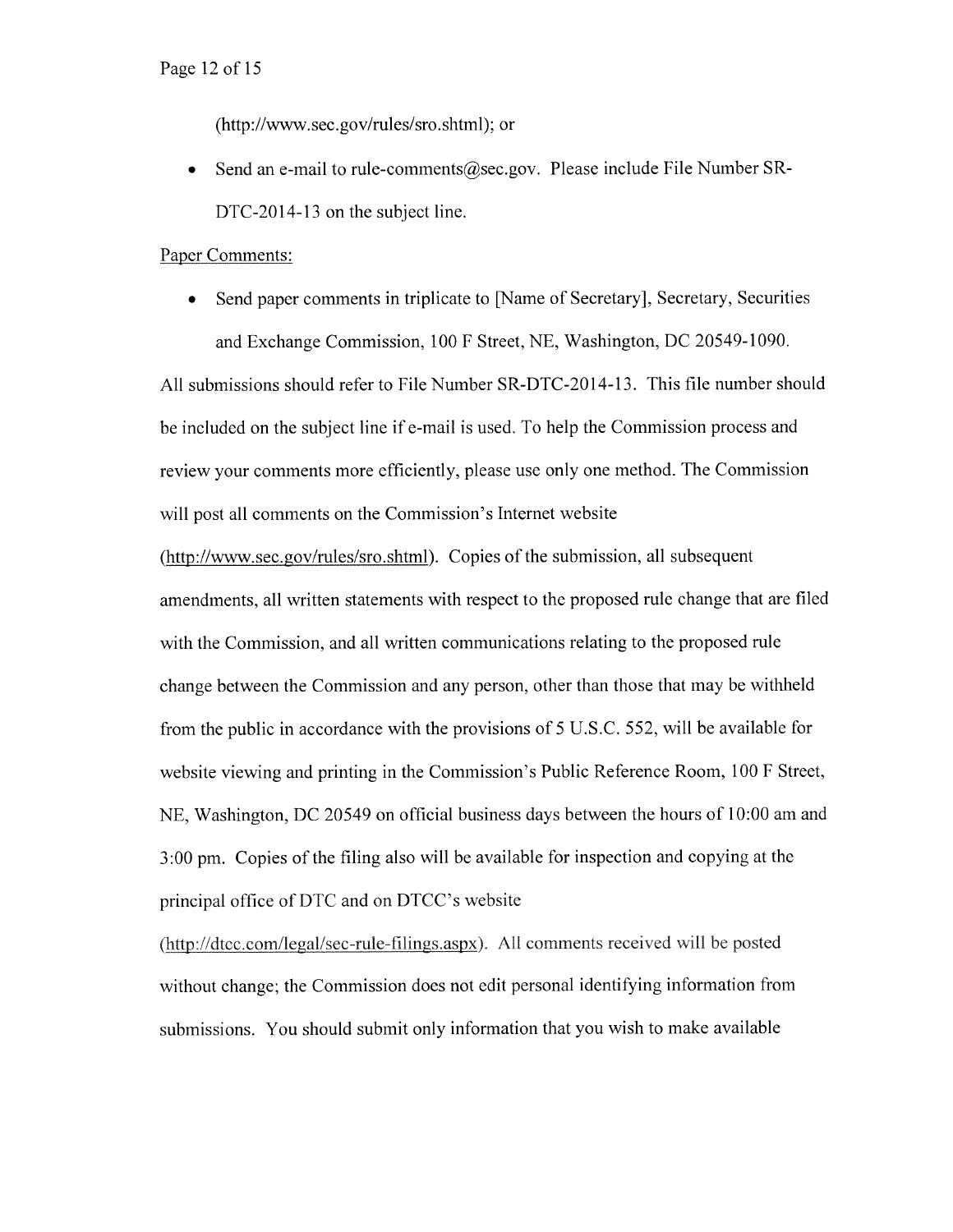Page 13 of 15

publicly. All submissions should refer to File Number SR-DTC-2014-13 and should be submitted on or before [insert date <sup>21</sup> days from publication in the Federal Register].

For the Commission, by the Division of Trading and Markets, pursuan<sup>t</sup> to delegated authority.<sup>12</sup>

Secretary

 $12$  17 CFR 200.30-3(a)(12).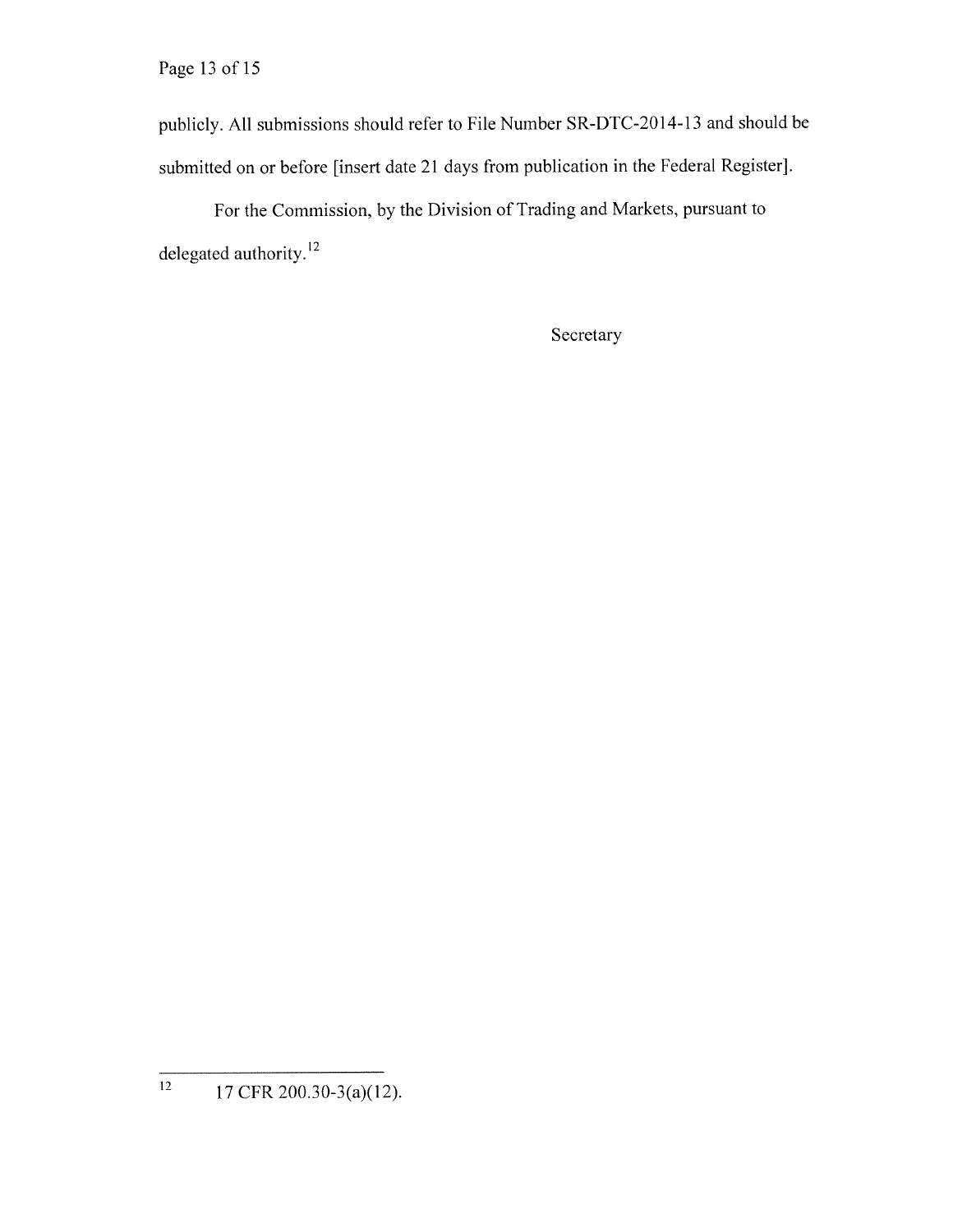# EXHIBIT 5

# Bold, underlined text indicates additions.

Bold, strikcthrough text indicates deletions.

# DTC Fee Schedule

 $***$ 

| <b>FEE NAME</b>                                | AMOUNT(S) | <b>CONDITIONS</b>                                                                                                                                                                                                                |  |  |  |  |
|------------------------------------------------|-----------|----------------------------------------------------------------------------------------------------------------------------------------------------------------------------------------------------------------------------------|--|--|--|--|
| DTC TaxRelief <sup>SM</sup> Service            |           |                                                                                                                                                                                                                                  |  |  |  |  |
| Foreign withholding tax relief                 | Varies    | $0.625\%$ of tax relief secured<br>with a minimum fee of \$32.00<br>and a maximum fee of<br>\$1000.00 per final election<br>made during the pre-payable<br>election window                                                       |  |  |  |  |
| $\mathcal{F}(\mathcal{G})$                     |           | On tax relief relating to<br>Canadian securities only, in<br>lieu of the above, 0.700% of<br>tax relief secured with a<br>minimum fee of \$38.00 and<br>maximum fee of \$1000.00 per                                             |  |  |  |  |
|                                                |           | final election made during<br>the pre-payable election<br>window                                                                                                                                                                 |  |  |  |  |
| Post-payable foreign<br>withholding tax relief | Varies    | 0.625% of tax relief secured<br>with a minimum fee of \$32.00<br>and a maximum fee of<br>\$1000.00 per final election,<br>plus a \$25 surcharge                                                                                  |  |  |  |  |
|                                                |           | On tax relief relating to<br>Canadian securities only, in<br>lieu of the above, 0.700% of<br>tax relief secured with a<br>minimum fee of \$38.00 and<br>maximum fee of \$1000.00 per<br>final election, plus a \$25<br>surcharge |  |  |  |  |